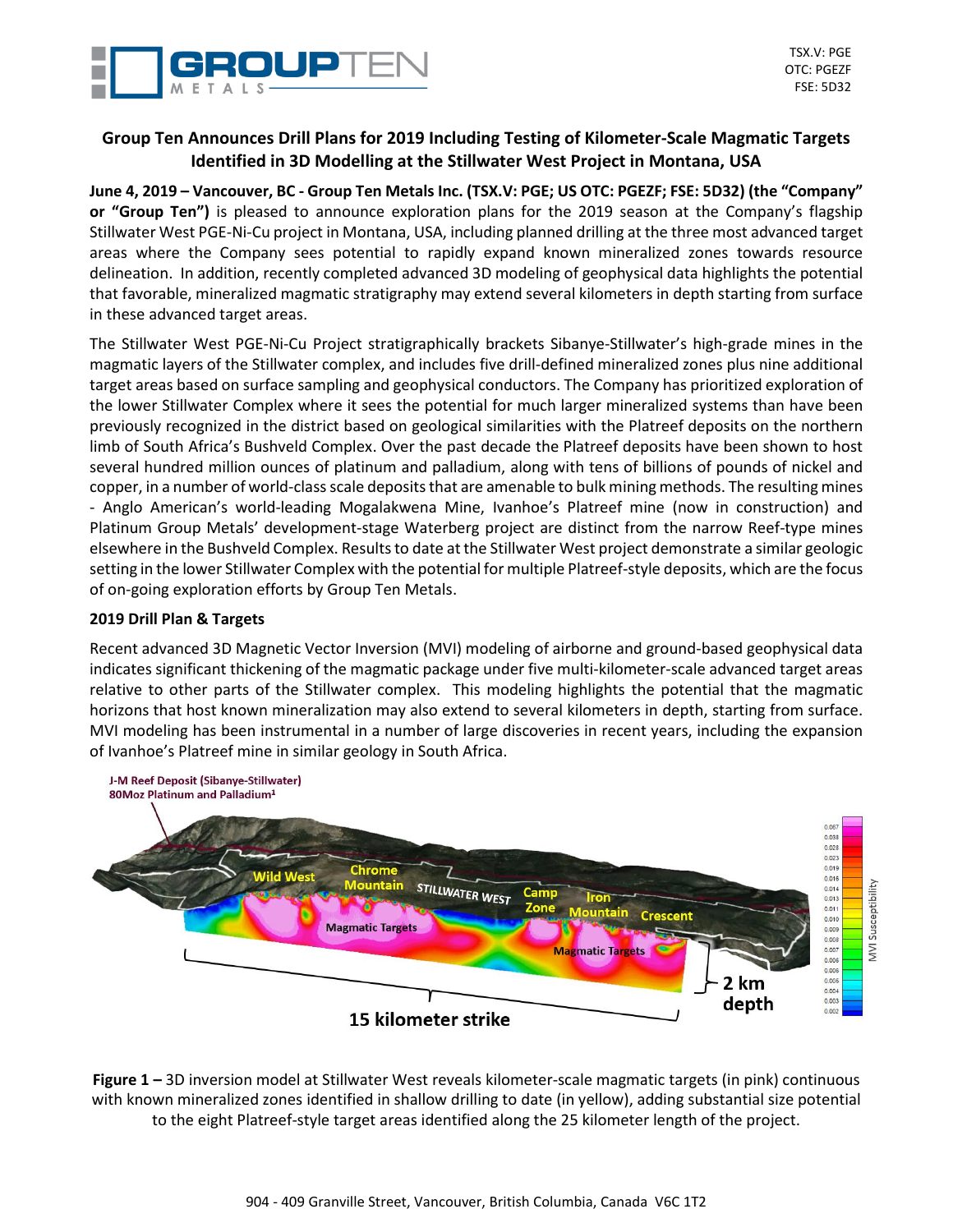

President and CEO Michael Rowley commented "The scale of these targets is truly impressive, and they are made even more compelling by the fact that they appear to extend from known mineralization at surface - at grades that are comparable to those of the Platreef in a number of drill holes - to several kilometers depth or more in some areas along the magmatic layers of the Stillwater complex. These thickened magmatic packages may indicate proximity to magmatic feeder structures for the Stillwater Igneous Complex, which makes them very compelling targets based on their potential to host multiple world-class PGE-Ni-Cu deposits. We look forward to further announcements in the near future."

## **Priority Target Areas – Chrome Mountain, Camp Zone, Iron Mountain**

Group Ten's compilation and modeling work has identified drill-defined mineralized zones at a total of five target areas. Drilling planned for summer 2019 will focus on the three most advanced target areas - **Chrome Mountain, Camp Zone, and Iron Mountain -** where the Company sees the potential to quickly establish preliminary mineral resource estimates by offsetting higher grade intercepts in areas of existing, drill-defined mineralization. Data from than 28,000 meters of drill data, plus geochemical, geophysical and geological mapping data, compiled by Group Ten and reported in detail in a series of recent news releases, demonstrates the potential to expand mineralization in each of these areas in terms of both scale and grade by targeting untested geophysical and geochemical anomalies, as summarized below and in Figure 2.

As announced on May 7, 2019, results from the **HGR target** in the **Iron Mountain target area** returned Platreefstyle grade and potential bulk tonnage scale with 21 holes defining an approximate 850 meter strike length to a depth of 200 meters, with an average mineralized interval of 94 meters including:

- **33.5 meters of 0.77% Ni and 0.65% Cu**, with no PGE analysis, in drill hole 355-59;
- **26.8 meters of 0.98% Ni and 0.45% Cu** within a broader **259 meter interval of 0.25% Ni and 0.20% Cu**, with selective assays confirming PGEs **up to 2.7 g/t Pd** in drill hole 355-64; and
- **8.0 meters of 3.65 g/t 3E (Pt+Pd+Au), 0.14% Ni, 0.03% Cu, and 0.013% Co** in drill hole IM2002-07.

Drill-defined mineralization at the HGR target is open for expansion in all directions, including to the east towards a geophysical conductor that has never been drill tested, and to the west following the magmatic layers of the Stillwater Complex towards the Iron Mountain Central target. Rock samples in this area range up to 95.8 g/t platinum, palladium, and rhodium (27.8 g/t Pt, 62.2 g/t Pd, 5.78 g/t Rh).

Known mineralization at the adjacent **Camp Zone** target area, announced April 11, 2019, is defined by nine holes that delineate a continuous zone of nickel-copper sulphide mineralization in the Basal Series that averages approximately 50 meters in thickness over approximately 1.5 kilometers strike to a depth of approximately 200 meters, with average grades of 0.42% nickel and 0.23% copper. Platinum and palladium assays, completed as composite samples over select intervals only, demonstrate thick intervals of enrichment along with nickel and copper grades comparable to those in the Platreef deposits. Limited sampling was completed for these drill holes for platinum and palladium however select intervals were composited with intercepts of up to 1.4 g/t Pt+Pd. Additional drilling will be needed to better define PGE content in this target area.

At **Chrome Mountain**, the **Hybrid Zone** is defined by six drill holes at the **Discovery target** that delineate a mineralized zone with wide intervals of PGE and base metal enriched mineralization of a type not identified previously in the Stillwater Complex, but known at the Platreef in the Bushveld Complex, South Africa (see December 17, 2018 and February 21, 2019 news releases). These six holes returned composite mineralization of over 200 meters in thickness that has been tested to approximately 250 meters vertical depth and occurs over a strike length of approximately 700 meters. Mineralization remains open in all directions and occurs within a broader approximately two kilometer wide area of highly anomalous metals in soils. Nine separate drill intercept from the Discovery target exceeded 100 meters thickness with continuous highly elevated PGE, Ni, Cu and Co mineralization, starting at surface, including 118 m at 1.73 g/t Total Platinum Equivalent as 0.36 Pt, 0.56 Pd, and 0.09 Au (for 1.0 g/t 3E), along with 0.12% Ni, 0.03% Cu, and 0.01% Co (for 0.17% Nickel Equivalent).

Field work is also planned to advance a number of less developed targets in these areas, including high-grade intrusive dunite targets and others as detailed in the above-referenced news releases.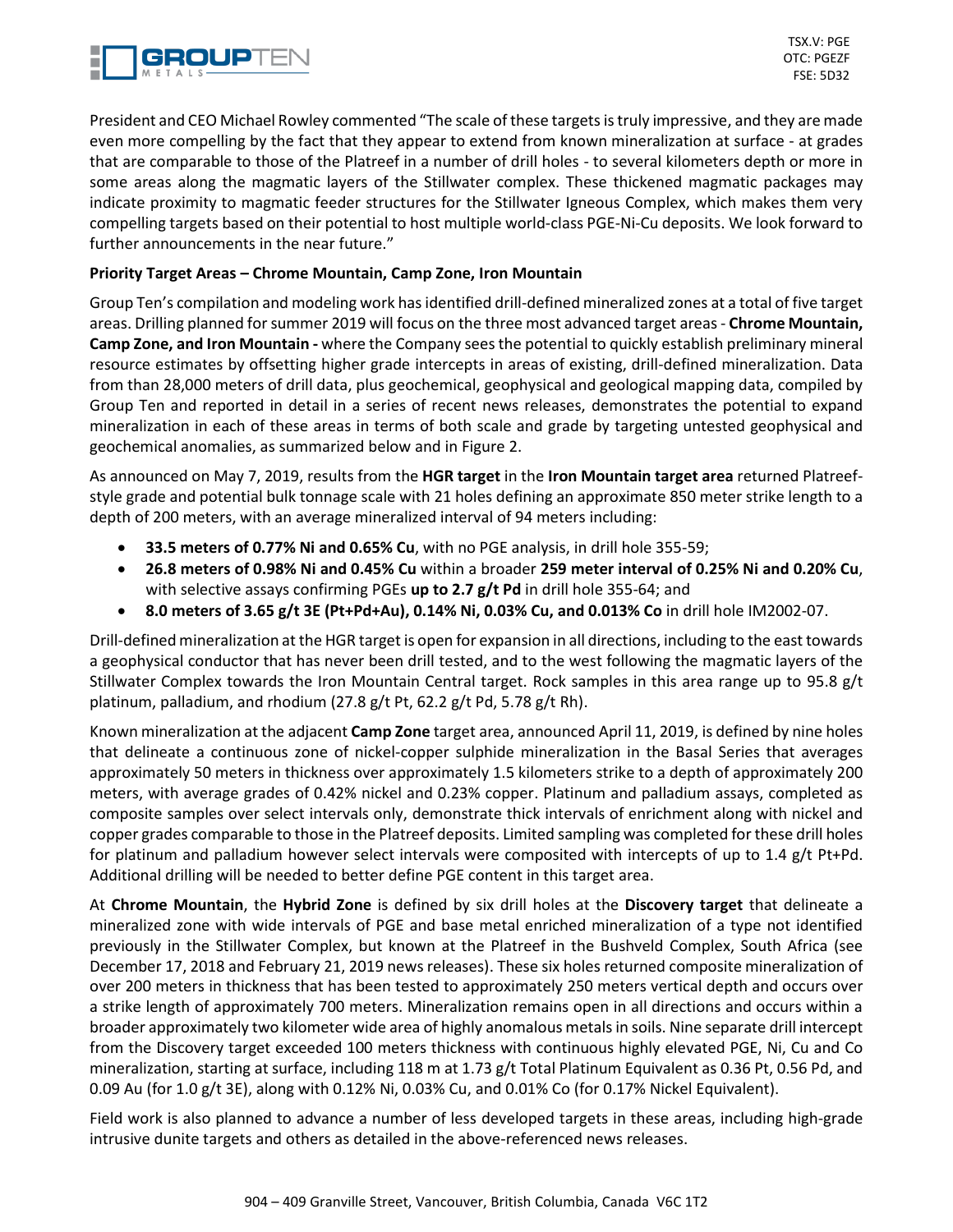

#### Potential to rapidly develop mineral resources at known mineralized zones by off-setting existing drill-defined mineralization, and drill testing adjacent geophysical and/or geochemical anomalies



MINERALIZED ZONES IN FIVE PRIORITY TARGET AREAS STILLWATER WEST PGE-Ni-Cu PROJECT, Montana, USA



#### **Additional Mineralized Zones – Wild West, Crescent**

In addition to drill programs now being finalized for the three most advanced target areas as discussed above, work is planned to advance drill-defined mineralized zones at the **Wild West** and **Crescent target** areas.

The **Wild West target area** includes the **Pine Shear Zone**, a structurally-controlled shear zone hosted within the chromite-rich ultramafic stratigraphy which returned high-grade gold and PGE mineralization along with nickel, copper and cobalt (see January 25, 2019 news release). Drilling to date defines a mineralized zone across a 150 meter strike with an average width of 15 meters that has been tested to approximately 50 meters vertical depth and is open in all directions. Highlight drill results include 31.02 g/t 3E (28.7 g/t Au, 1.06 g/t Pt, 1.27 g/t Pd) over 2.6 meters, and 16.94 g/t 3E (16.19 g/t Au, 0.24 g/t Pt, 0.50 g/t Pd) over 7.98 meters. Reconnaissance rock chip samples also returned high and very high-grade results with results ranging up to 23.1 g/t 3E (21.8 g/t Au, 0.64 g/t Pt and 0.72 g/t Pd) at the Pine Shear Zone, and up to 11.5 g/t 3E (10.05 g/t Pd, 1.2 g/t Pt, and 0.23 g/t Au) in the ultramafic series in the broader Wild West target area.

As announced May 29, 2019, past shallow drilling in ten holes defines a mineralized body within a 250 meter by 500 meter area at the **Crescent target area**. Mineralized intercepts range from 25.6 to 194.7 meters in length at base metal grades that are comparable to, or exceed, those of the Platreef, including 8.9 meters of 0.39% nickel and 0.12% copper, with no precious metals analyzed. Shallow, more recent holes include complete assay data reporting up to 4.3 meters of 2.94 g/t platinum, palladium and gold, plus 0.24% combined nickel and copper, starting at 28.3 meters depth.

A historic resource of approximately 260,000 ounces grading 2.39 ppm Pt+Pd<sup>4</sup>, on a small block of adjacent claims controlled by Sibanye-Stillwater and along trend in the same conductive magmatic target, demonstrates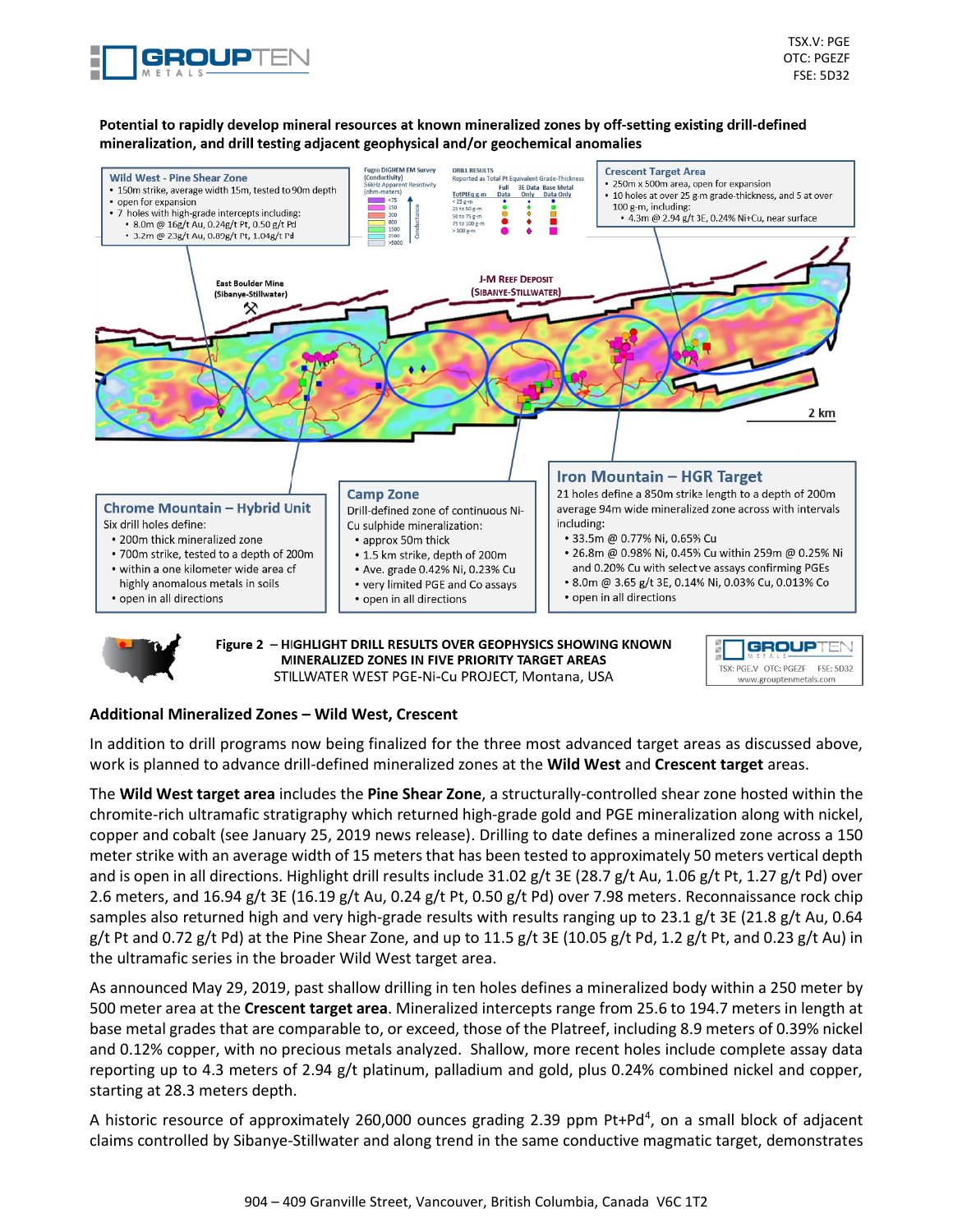

the potential for the Crescent target area to host significant PGE mineralization at grades comparable to Platreef deposits.

### **Permit Status**

Group Ten has received definitive decision memos for drill permits in the priority target areas. Issuance of final permits in these areas is now subject to standard review prior to implementation. The Company has submitted additional permit applications to allow for expanded drill coverage of the broader project area.

### **About Stillwater West**

The Stillwater West PGE-Ni-Cu Project positions Group Ten as the second largest landholder in the Stillwater Complex, adjoining and adjacent to Sibanye-Stillwater's world-leading Stillwater, East Boulder, and Blitz platinum group elements (PGE) mines in south central Montana, USA. With more than 41 million ounces of past production and current M&I resources, plus another 49 million ounces of Inferred resources<sup>1,2</sup>, the Stillwater Complex is recognized as one of the top regions in the world for PGE-Ni-Cu mineralization, alongside the Bushveld Complex and Great Dyke in southern Africa, which are similar layered intrusions. The J-M Reef, and other PGE-enriched sulphide horizons in the Stillwater Complex, share many similarities with the highly prolific Merensky and UG2 Reefs in the Bushveld Complex, while the lower part of the Stillwater Complex also shows the potential for much larger scale disseminated and high-sulphide PGE-nickel-copper type deposits, possibly similar to Platreef in the Bushveld Complex<sup>3</sup>. Group Ten's Stillwater West property covers the lower part of the Stillwater Complex along with the Picket Pin PGE Reef-type deposit in the upper portion, and includes extensive historic data, including soil and rock geochemistry, geophysical surveys, geologic mapping, and historic drilling.

- Note 1: Report on Montana Platinum Group Metal Mineral Assets of Sibanye-Stillwater, November 2017, Measured and Indicated Resources of 57.2 million tonnes grading 17.0 g/t Pt+Pd containing 31.3 million ounces and 92.5 million tonnes grading 16.6 g/t containing 49.4 million ounces. Grade thickness was determined by applying the reported minimum mining width of 2.0 meters *to the M&I grade of 17 g/t Pt+Pd for an average grade-thickness of approximately 34 gram-meter (g-m).*
- *Note 2: Public production records from Stillwater Mining Company from 1992 to present.*
- Note 3: Magmatic Ore Deposits in Layered Intrusions-Descriptive Model for Reef-Type PGE and Contact-Type Cu-Ni-PGE Deposits, *Michael Zientek, USGS Open-File Report 2012–1010.*
- *Note 4: Hammarstrom, J.M., Zientek, M.L., Elliott, J.E., USGS Open-File Report 93-207, 1993.*

## **About Group Ten Metals Inc.**

Group Ten Metals Inc. is a TSX-V-listed Canadian mineral exploration company focused on the development of high-quality platinum, palladium, nickel, copper, cobalt, and gold exploration assets in top North American mining jurisdictions. The Company's core asset is the Stillwater West PGE-Ni-Cu project adjacent to Sibanye-Stillwater's high-grade PGE mines in Montana, USA. Group Ten also holds the high-grade Black Lake-Drayton Gold project in the Rainy River District of northwest Ontario and the highly prospective Kluane PGE-Ni-Cu Project on trend with Nickel Creek Platinum's Wellgreen deposit in Canada's Yukon Territory.

#### **About the Metallic Group of Companies**

The Metallic Group is a collaboration of leading precious and base metals exploration companies, with a portfolio of large, brownfields assets in established mining districts adjacent to some of the industry's highest-grade producers of platinum and palladium, silver, and copper. Member companies include Group Ten Metals (TSX-V: PGE) in the Stillwater PGM-Ni-Cu district of Montana, Metallic Minerals (TSX-V: MMG) in the Yukon's Keno Hill Silver District, and Granite Creek Copper (TSX-V: GCX) in the Yukon's Carmacks Copper District. The founders and team members of the Metallic Group include highly successful explorationists formerly with some of the industry's leading explorer/developers and major producers and are undertaking a systematic approach to exploration using new models and technologies to facilitate discoveries in these proven historic mining districts. The Metallic Group is headquartered in Vancouver, BC, Canada and its member companies are listed on the Toronto Venture, US OTC, and Frankfurt stock exchanges.